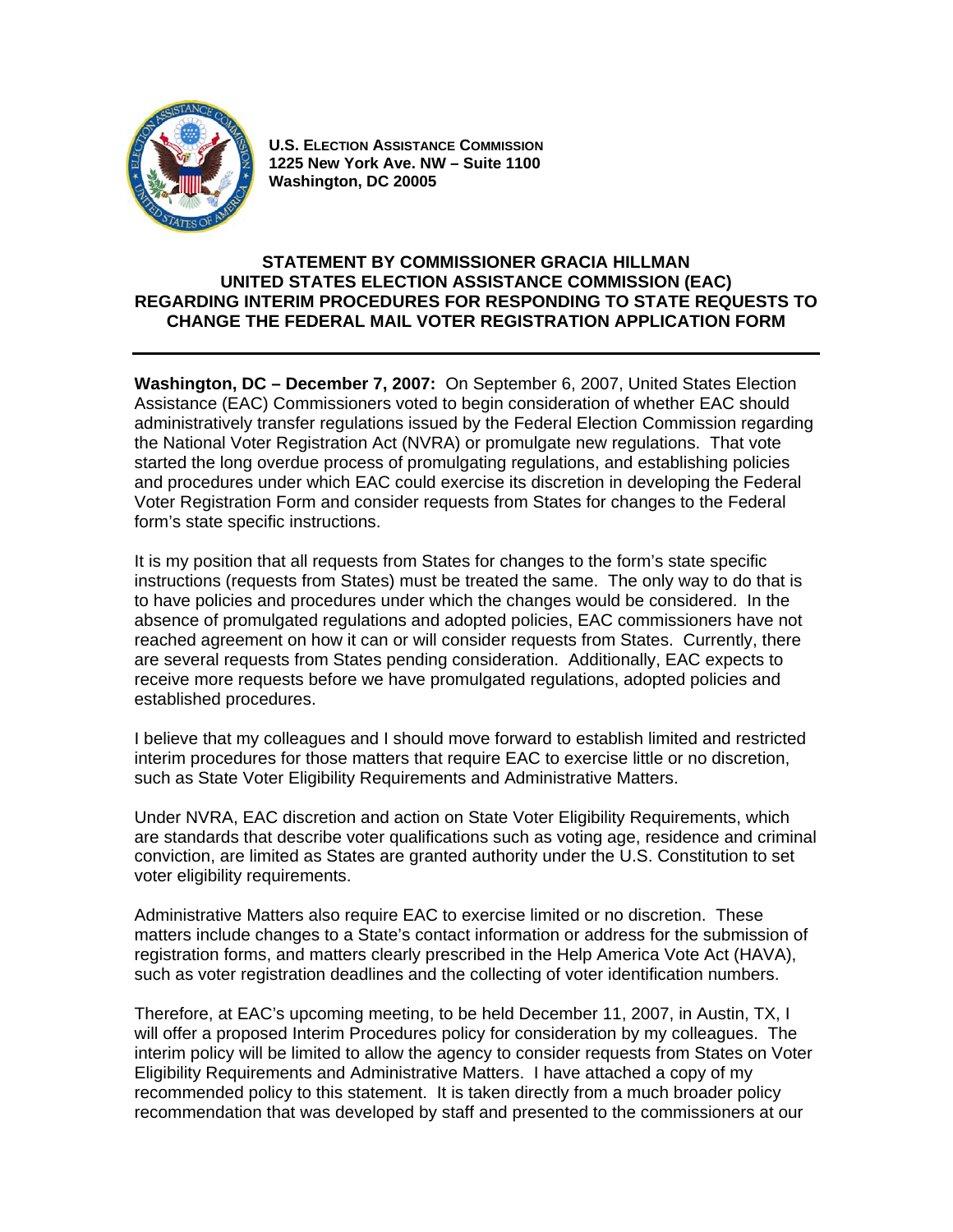October 4, 2007 meeting. That proposed policy, though not adopted, was widely available to the public on October 4 and has been posted on EAC's website since then.

There are other very important matters covered by the NVRA that speak to the heart and intent of that law. These matters regarding State and local voter registration procedures need to be thoroughly vetted through our rulemaking process, during which EAC should hold several hearings to include consultation with the Chief State Election Officials, public service agency agencies and voter advocates. Once EAC has promulgated NVRA regulations and adopted polices under those regulations, requests from States on these procedures will be able to be treated the same.

I am hopeful my colleagues and I will come to agreement and will vote on December 11 to adopt my proposed policy on Interim Procedures. This will enable us to take another constructive step forward in our responsibilities under NVRA.

###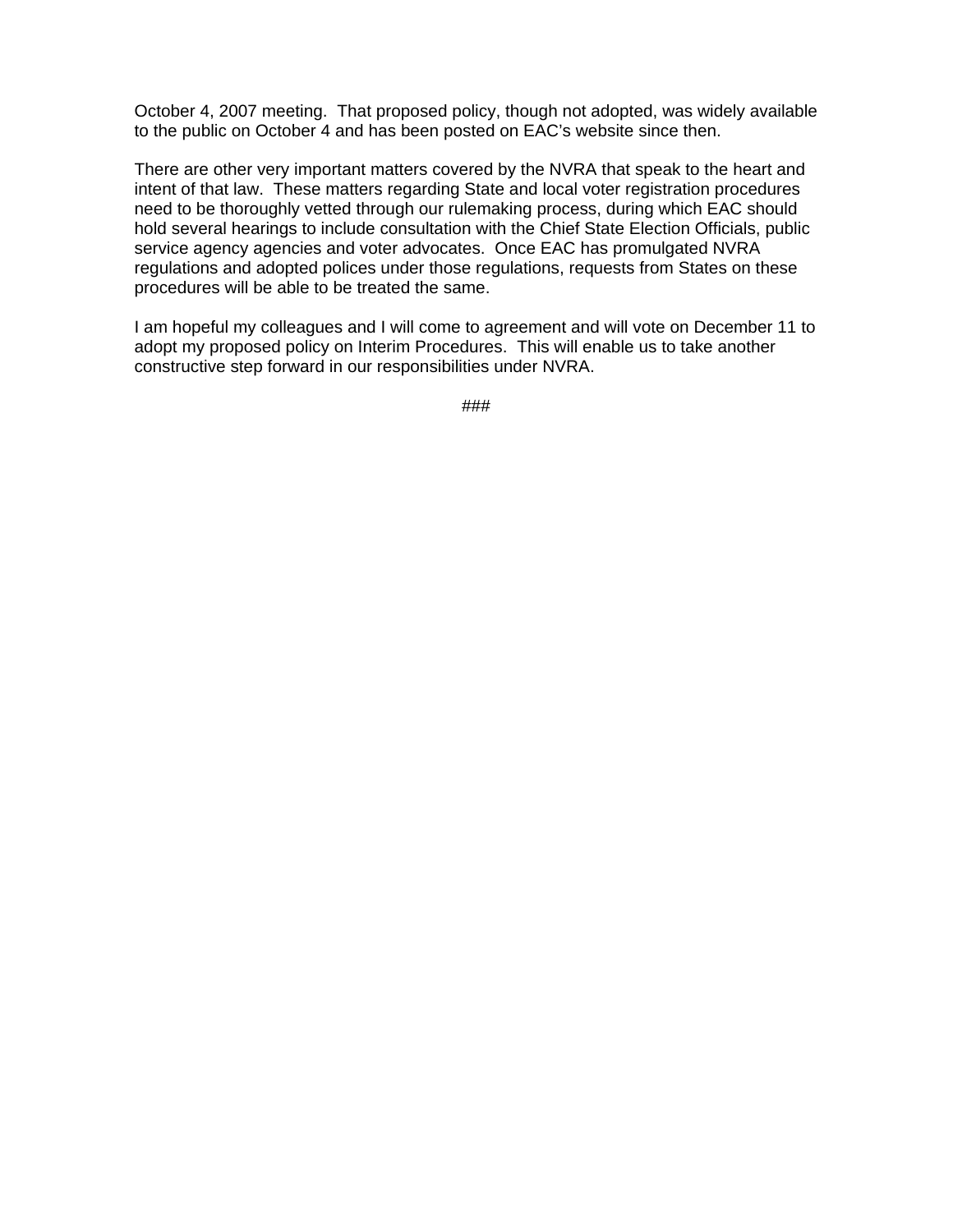## **PROPOSED INTERIM PROCEDURE FOR RESPONDING TO STATE REQUESTS TO CHANGE THE FEDERAL MAIL VOTER REGISTRATION APPLICANTION FORM**

Offered by Commissioner Gracia Hillman on December 7, 2007

**Background.** The National Voter Registration Act of 1993 (NVRA) requires the U.S. Election Assistance Commission (EAC) to develop a Federal Mail Voter Registration Application Form (42 U.S.C. §1973gg-7(a)(2)), which must be used and accepted by states "for the registration of voters in elections for Federal Office." (42 U.S.C §1973gg-4(a)). The registration form developed by the EAC for use by the states must be consistent with the content requirements and limitations found in Section 9 of the NVRA (42 U.S.C. §1973gg-7(b)). The NVRA also grants the EAC authority to prescribe regulations that are needed to carry out its responsibilities with respect to the form. The EAC is presently considering the transfer of regulations promulgated by its predecessor agency, the Federal Election Commission, which it will then work to amend. Alternatively, the EAC will work to promulgate new regulations.

**Purpose**. As the EAC works to develop its regulatory frame work, it has received and expects to continue to receive requests from states to amend the Federal form's state specific instructions. The purpose of this policy is to provide the EAC with written temporary procedures regarding the processing of state requests for changes to the Federal Registration Form with regard to State Voter Eligibility Requirements and Administrative Matters, as defined below. Written procedures will ensure that all requests are treated the same. Additionally, the procedures will help the EAC expedite its decision making process.

## **Roles and Responsibilities**.

- 1. Director of Election Administration Support. The Director of Election Administration Support (formerly Programs and Services) shall be responsible for processing State requests for changes to the Federal Form. This includes reviewing, clarifying, classifying, and recommending action on each request. The Director shall implement any decisions made by the Executive Director or Commissioners.
- 2. Executive Director. The Executive Director will make decisions on requests which do not require a determination of policy or substantive exercise of discretion.
- 3. General Counsel. The Office of the General Counsel shall provide counsel upon request to the Director of Election Administration Support, the Executive Director, or the Commissioners.
- 4. Commissioners. The Commissioners shall respond to requests by a state for reconsideration or an opportunity to be heard after a decision has been made.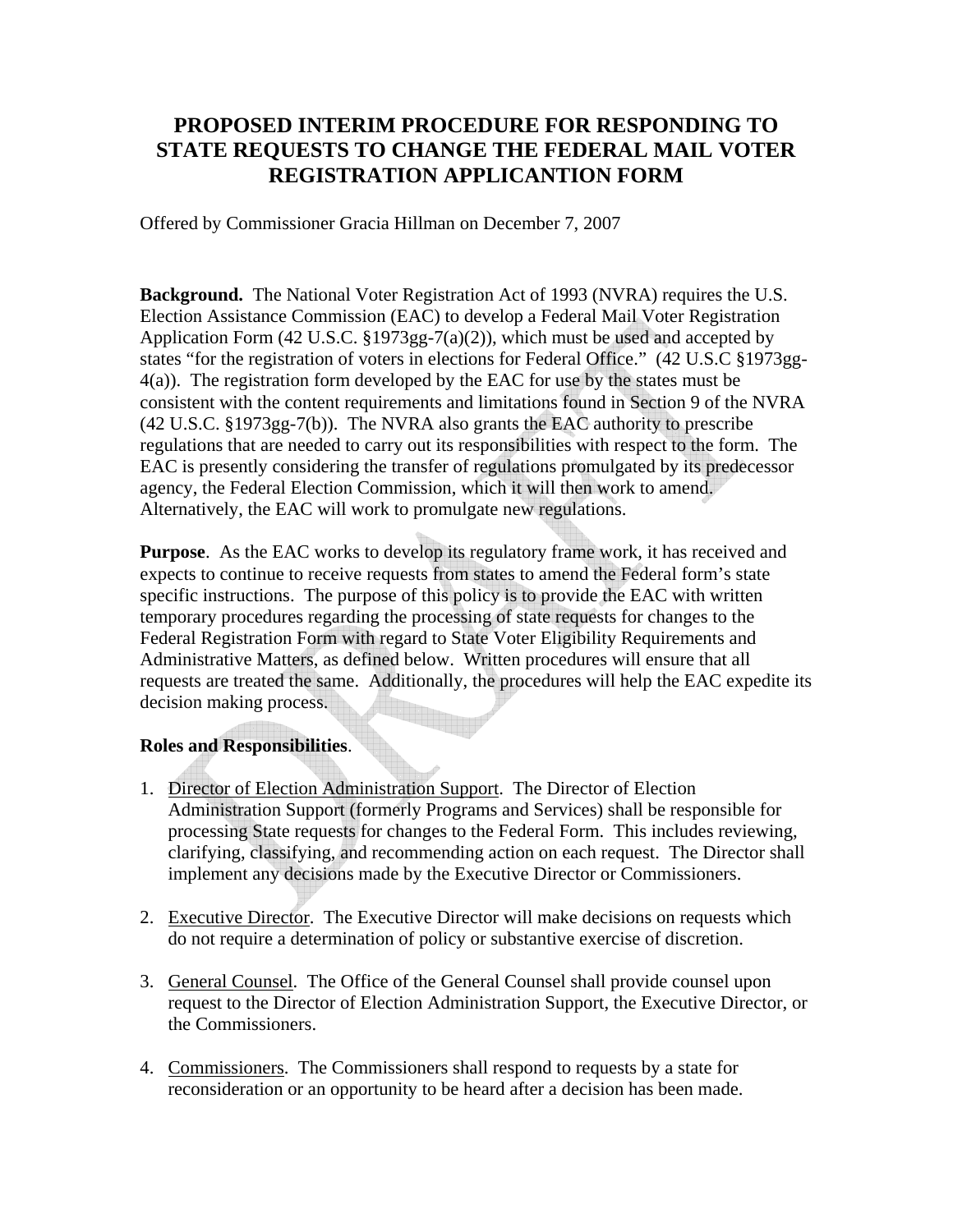## **Procedure**.

- 1. Request for Changes. All State requests submitted to the EAC for changes to the state specific instructions of the Federal Form shall be forwarded to the Director of Election Administration Support for processing.
- 2. Processing. The Division of Election Administration Support shall be responsible for processing state requests. The Division shall:
	- a. *Review*. Intake and review each request received by the agency. The Division shall acknowledge receipt of each request in writing and ensure that each request is timely processed.
	- b. *Clarification*. Request additional information from the requesting state. If upon review of the request, division staff identifies a need for additional information or clarification, staff shall coordinate with appropriate state officials. All requests for additional information shall be made in writing. Requests shall not be referred for action until all necessary information has been obtained.
	- c. *Classification*. Classify all requests into one of the following groups to facilitate the final decision-making process:
		- i. State Voter Eligibility Requirements. This group includes any request for change based upon a State's amendment to its constitutional or statutorily prescribed voter eligibility requirements. Voter eligibility requirements are standards which describe voter qualifications, not the procedures for demonstrating eligibility. Voter eligibility requirements traditionally include: voting age, citizenship, residence, mental capacity, criminal conviction, and oaths.
		- ii. Administrative Matters. This group includes any request for a change where EAC discretion is not a noteworthy factor in implementation. A State's contact information or the proper state address for the submission of registration forms are administrative factors. For purposes of this interim policy, administrative matters also include registration information presently collected on the Federal Form, which is clearly prescribed and defined by Federal statute. This includes state changes to (1) deadlines for accepting voter registration applications, consistent with the requirements of the NVRA (42 U.S.C. §1973gg-6), and (2) instructions regarding the collection of voter identification numbers, consistent with the Help America Vote Act (42 U.S.C. 15483(a)(5)(a)).
		- iii. Procedural Matters. This group includes any request for a change to States' statutes or administrative regulations regarding registration procedures not otherwise identified as administrative matters. EAC has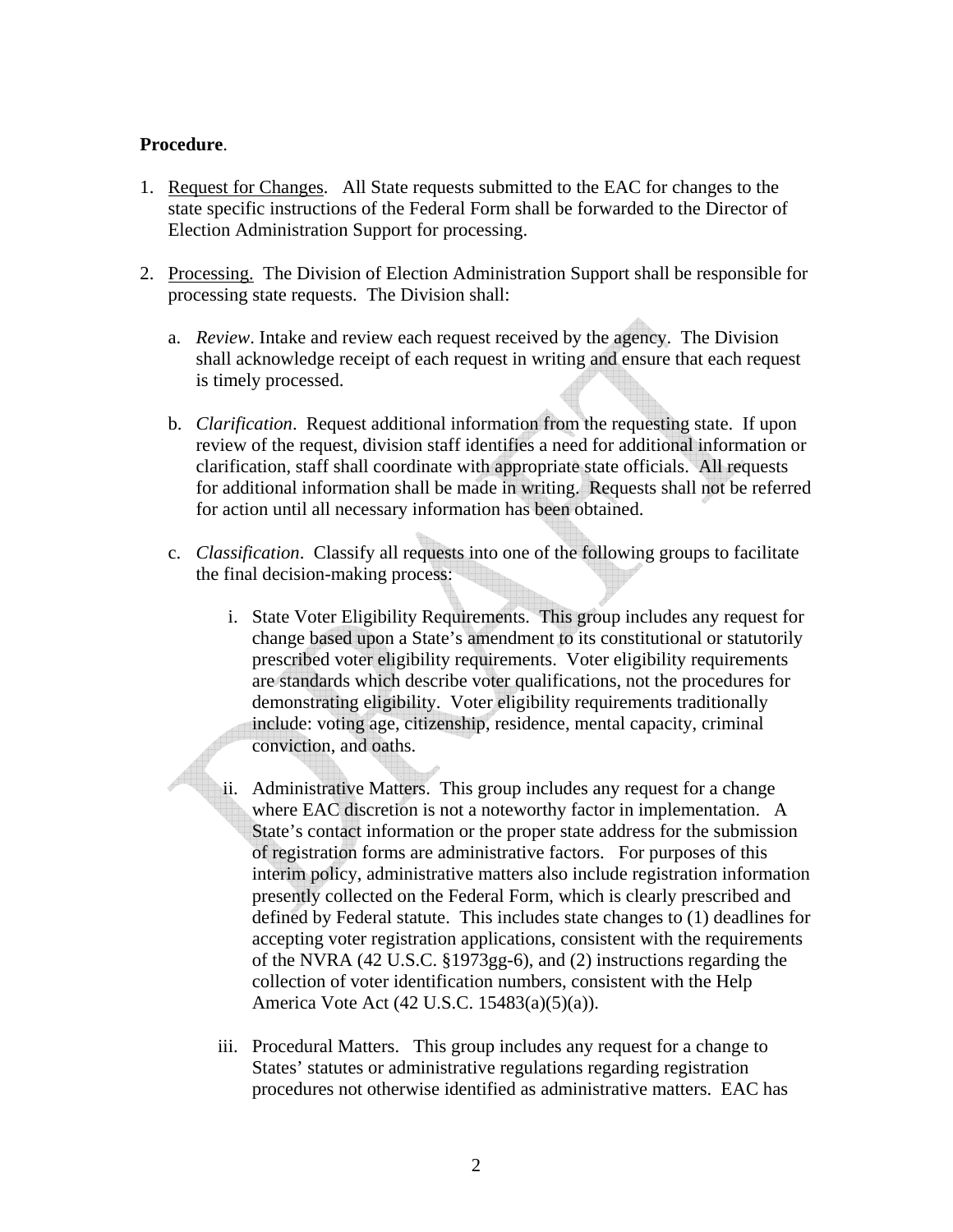not issued regulations pertaining to these matters. State procedural changes will not be considered until EAC has issued such regulations; therefore this interim policy does not cover these issues.

- d. *Public Notification.* Publicly post the request for a change.
- e. *Recommendation and Referral*. Make a recommendation, in writing, as to disposition and properly refer the request to the Executive Director for action. The Executive Director may request the Director of Election Administration Support to provide additional information or clarification as necessary.
- 3. Decision Authority Review. Upon receipt of the recommendation and referral, the decision authority shall review a State's request.
	- a. *State Voter Eligibility Requirement*. EAC discretion and action on state voter eligibility requirements is limited. The NVRA requires that the Federal Form specify each State's "eligibility requirements (including citizenship)." This is consistent with Article I, section 2 and the Seventeenth Amendment to the U.S. Constitution which grant States the authority to set requirements regarding voter qualifications. The Executive Director shall approve and implement State changes to voter eligibility requirements when the State has amended the relevant statute or constitutional provision.
	- b. *Administrative Matter*. The exercise of EAC discretion regarding administrative matters is generally unnecessary. The Executive Director shall approve and implement relevant administrative changes consistent with applicable statutory requirements.
	- c. *Procedural Matter*. Under this policy, the EAC will not take action on these matters until the agency has issued appropriate regulations. No decision shall be issued. The Executive Director shall inform the appropriate state official of this policy in writing.
- 4. Issuance of Decision. After review, the Executive Director shall issue a determination on each request classified as a state voter eligibility requirement or administrative matter. Each decision shall be in writing and shall be posted for public notification at the time the decision is issued. The written decision shall clearly state the determination, any findings of the Executive Director, and identify any documents or information that served as the basis of the decision.
- 5. Requests for Reconsideration. States may request to be heard or otherwise request reconsideration after an EAC decision. When such requests are sent to the EAC, they shall be forwarded to the Chair of the Commission. The Chair will acknowledge receipt of the request in writing and forward copies to the commissioners, including the State's request. The acknowledgement shall also inform the State whether it shall be heard solely through the submission of written materials or whether a hearing will